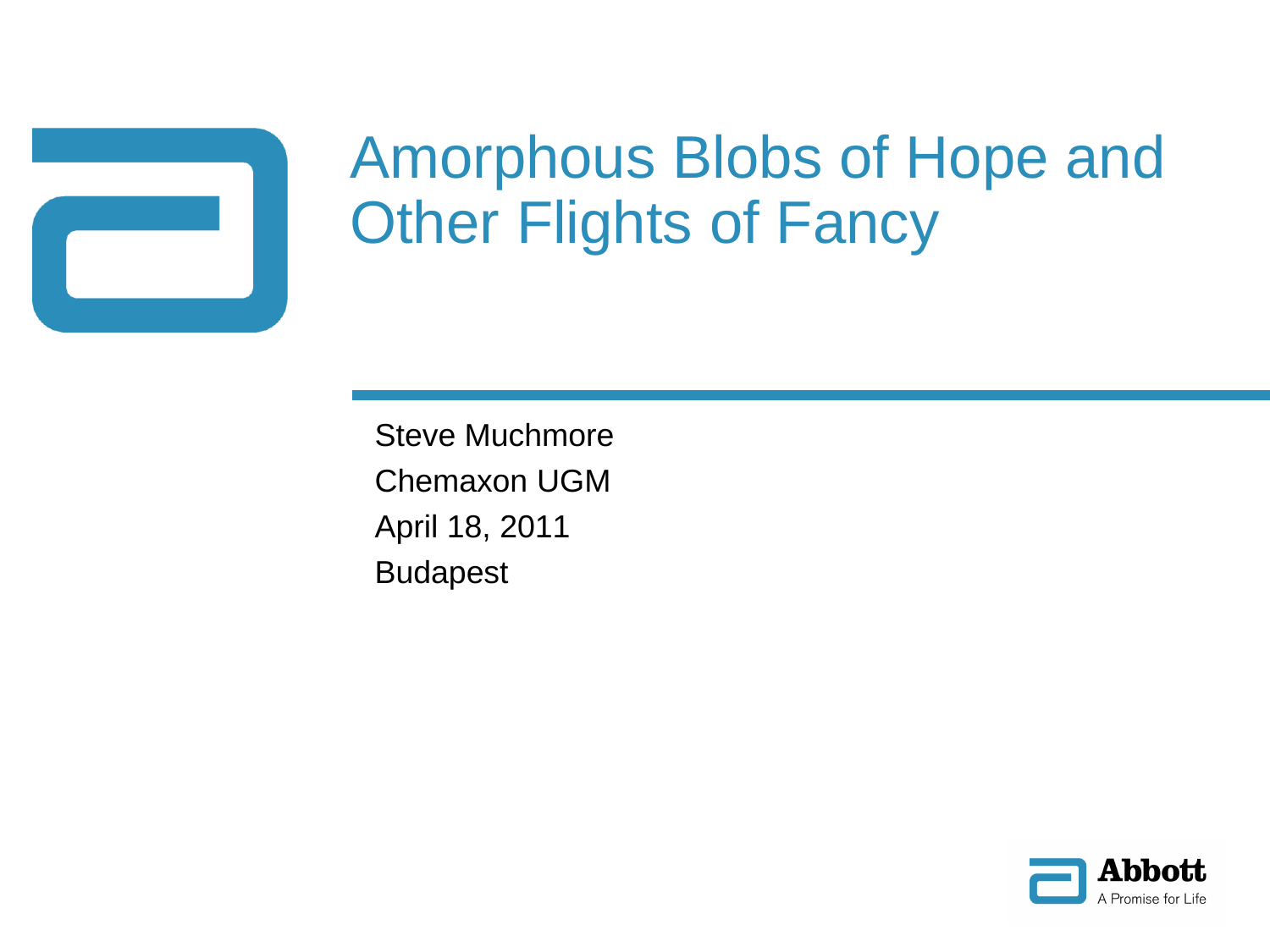- …help folks make objective and informed decisions in the face of incomplete or inaccurate information.
- … typically consist of information distilled down to minimum as a mnemonic (ie, the width of a carpenter's thumb is approximately 1 inch)
- ... and in today's usage, term implies "an imprecise but generally reliable and convenient standard"

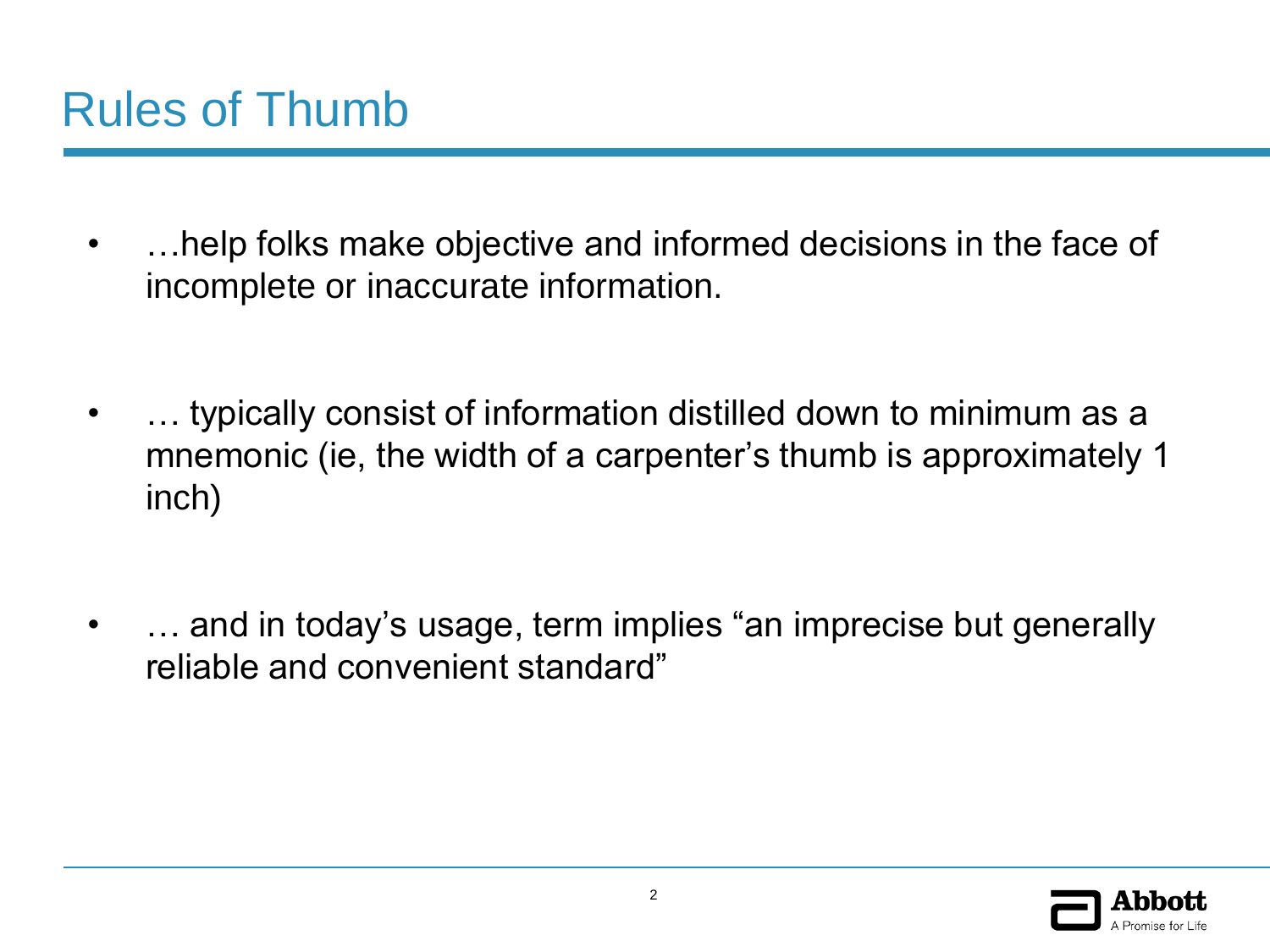# Rules of Thumb—RO5

- Proposed by Lipinksy, etal in 1997 (Pfizer)
- Orally bioavailabe compounds should have only one violation of the following molecular properties:
	- Molecular weight less than 500
	- **I** logP less than 5
	- **Hydrogen bond donors less than 5**
	- Total number of nitrogen and oxygen atoms less than 10
	- Have been implemented in many tools
	- Generally considered harmless
	- How Predictive?

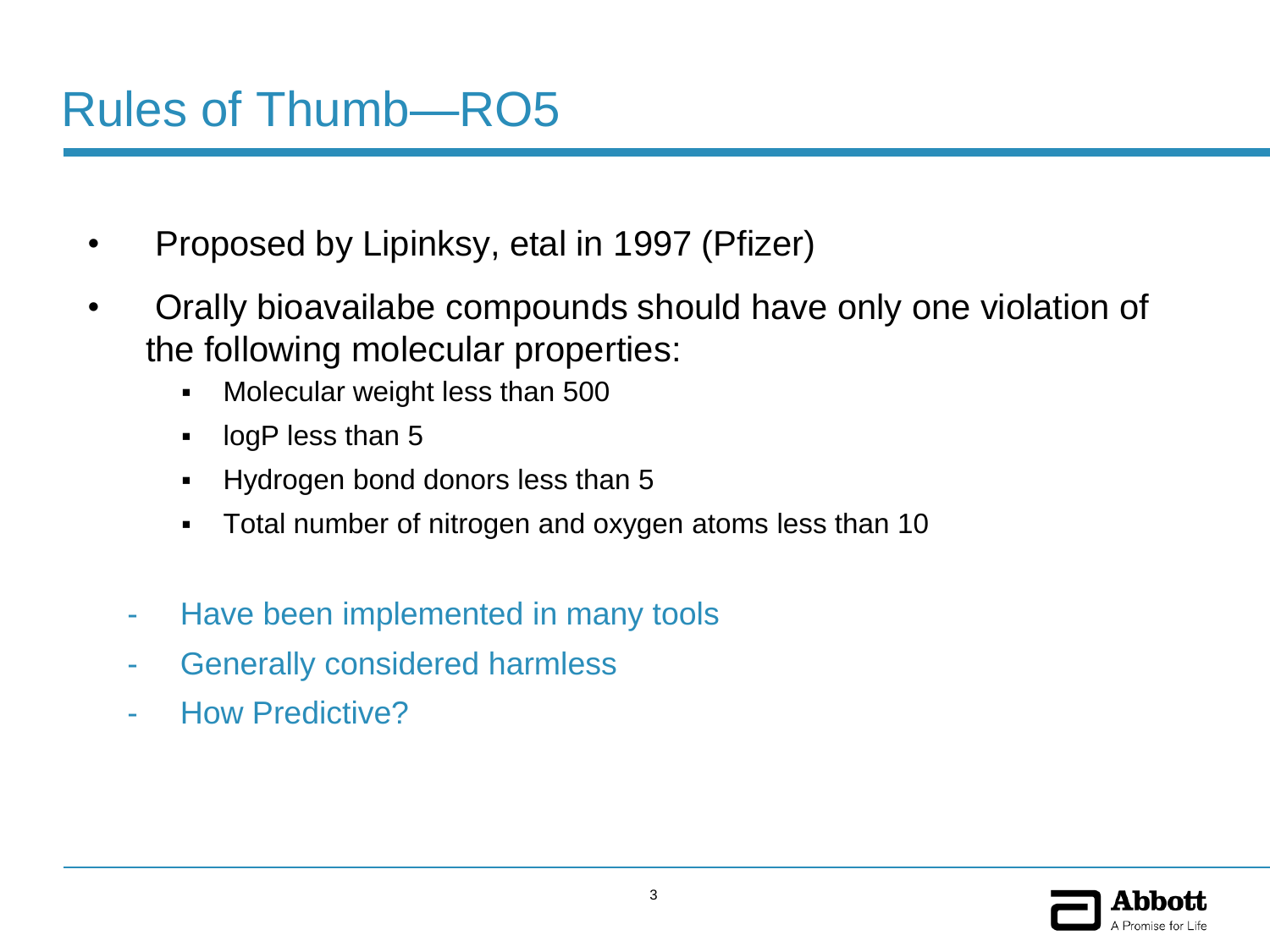# Golden Triangle



- Published by Johnson, et al 2009 (Pfizer)
- Derived by analysis of PAMPA and HLM % remaining data
- Suggests that compounds with best oral absorbance and optimal clearance found in "golden triangle"
- Subset of ROF (MW It 500 and logP lt 5

Figure 5. Series A: combined in vitro permeability and clearance trends across MW and log D.

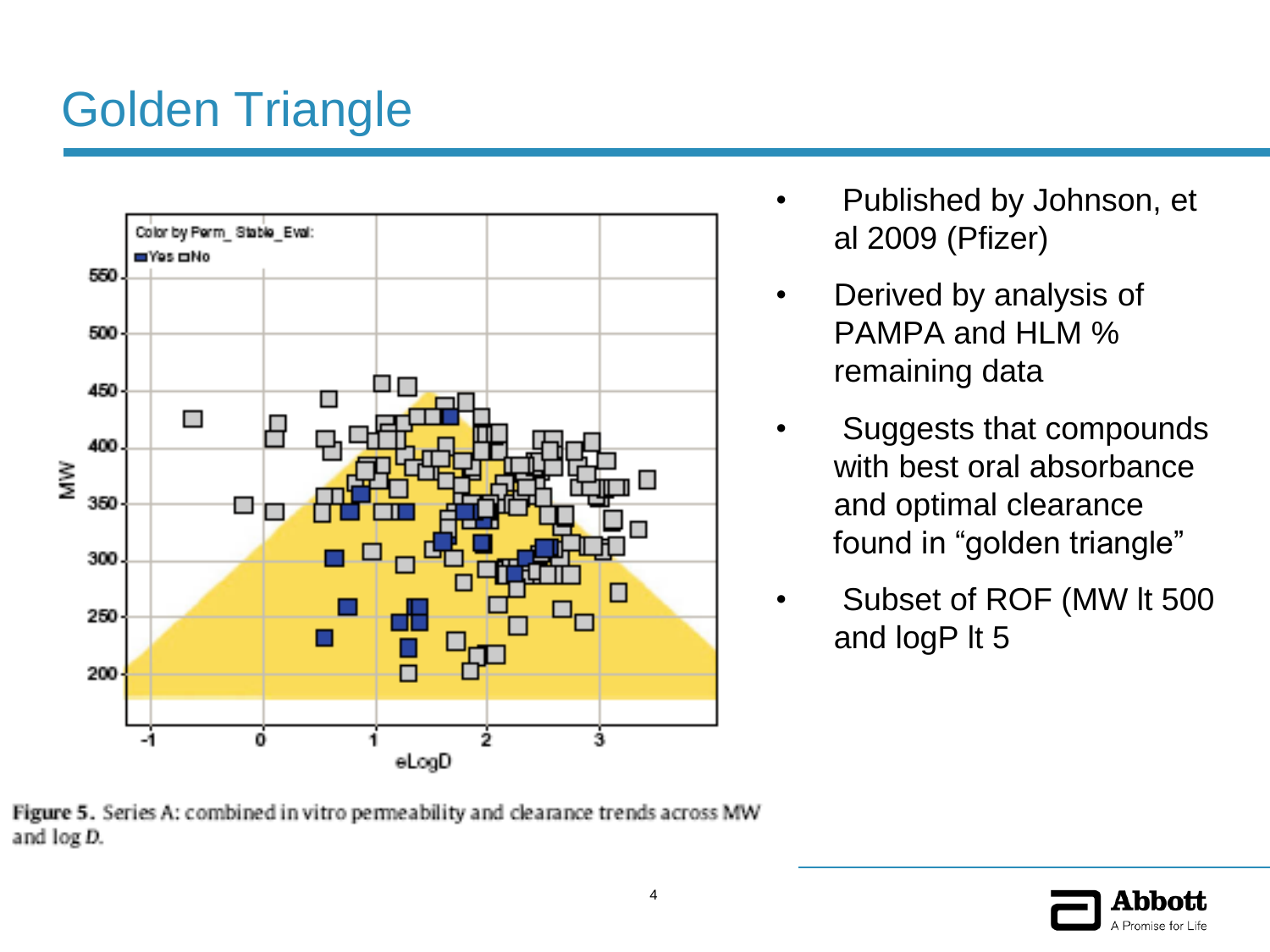#### 3/75 Rule

- Published by Hughes, etal 2008 (Pfizer)
- Suggests that compounds with compounds with logP greater than three and tPSA less than 75, that you have a 2.5 times greater chance at being toxic
- Assumed to be due to the compounds promiscuity as measured by CEREP panel data

Table 1

Observed odds for toxicity versus Clog P/TPSA

| Toxicity       | Total-drug |           | Free-drug |           |
|----------------|------------|-----------|-----------|-----------|
|                | TPSA > 75  | TPSA < 75 | TISA > 75 | TPSA < 75 |
| $C \log P < 3$ | 0.39(57)   | 1.08(27)  | 0.38(44)  | 0.5(27)   |
| $C \log P > 3$ | 0.41(38)   | 2.4(85)   | 0.81(29)  | 2.59(61)  |

#### Table 2

Observed odds for promiscuity versus Clog P/TPSA

| Promiscuity    | TPSA > 75 | TPSA < 75 |
|----------------|-----------|-----------|
| $C \log P < 3$ | 0.25(25)  | 0.80(18)  |
| Clog P > 3     | 0.44(13)  | 6.25(29)  |

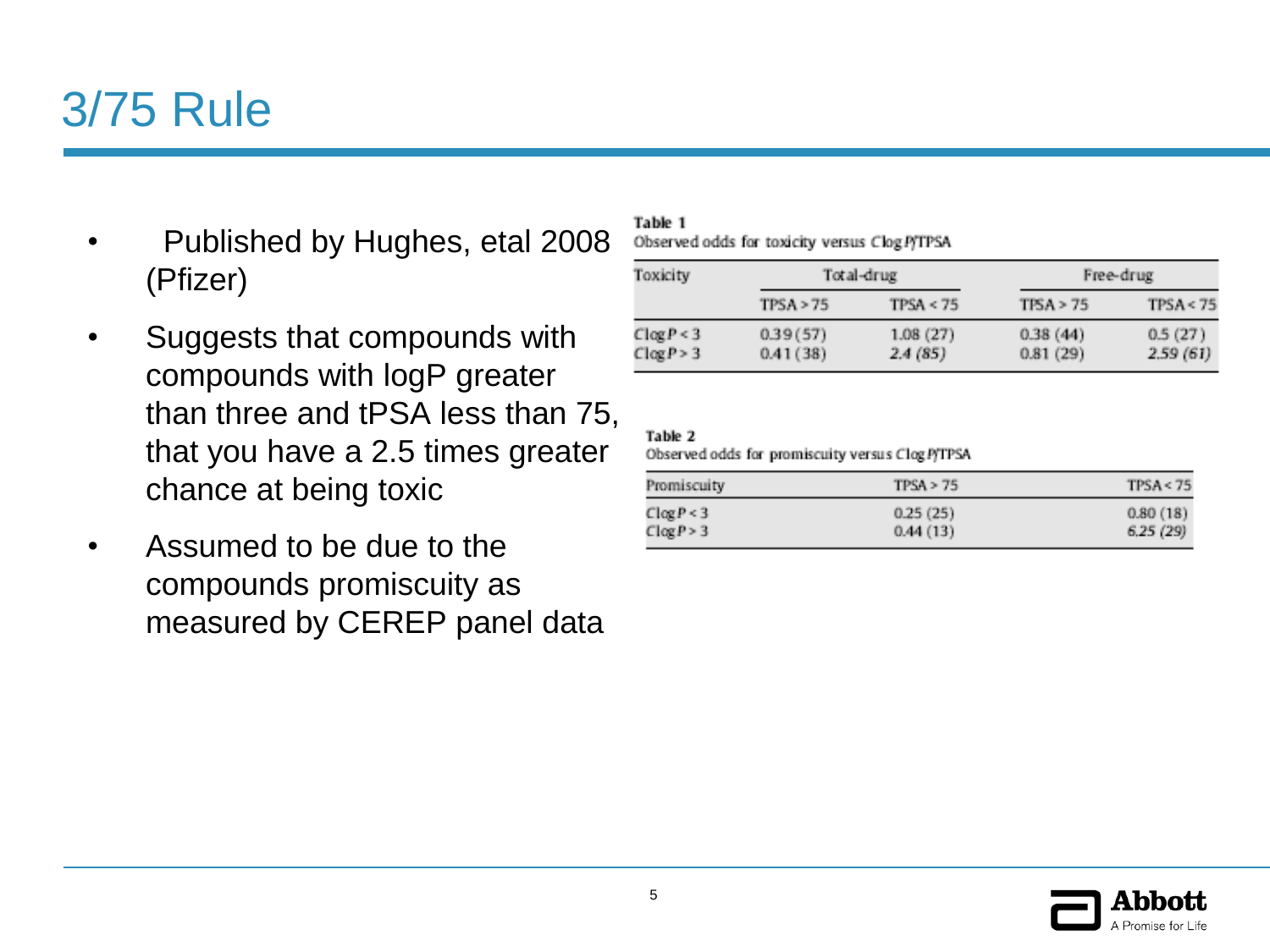# Solubility and General Developability

- Lovering, 2009 (Wyeth) and Ritchie, 2009, GSK
- CLND solubility affected by two  $F_{SD}$ <sup>3</sup> chemical features
- fSP3 less than 0.4 leads to poor solubility
- Number of Aromatic Rings gt 3 leads to poor solubility and formulation problems.

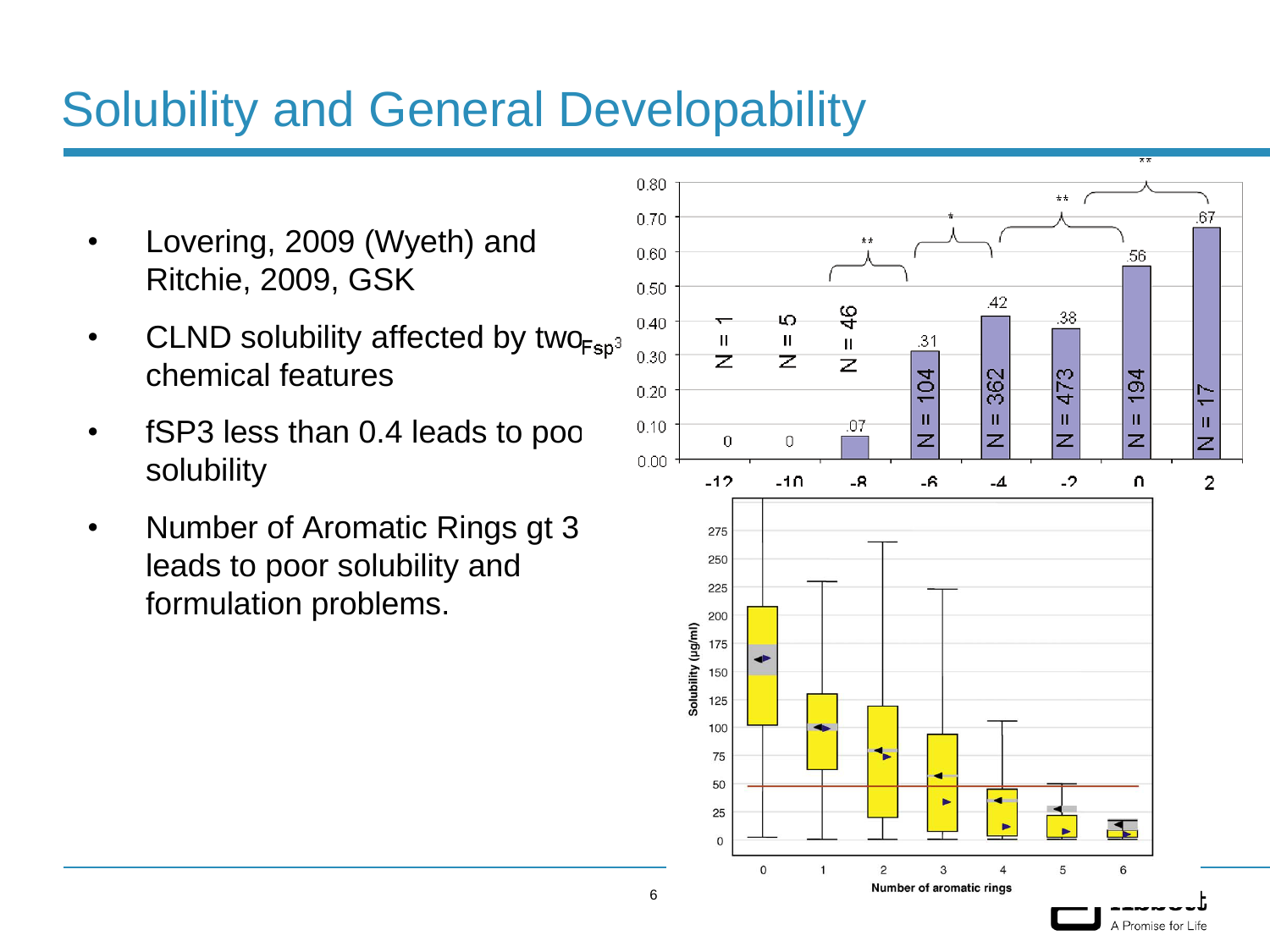# So, What's The Problem?

- Unnecessary reduction in information content
	- Potentially leads to miss-application and mis-understanding of the intent of the rule of thumb
	- Lipinsky "…deliberately emphasized enhanced educational effectiveness towards a well defined target audience at the expense of a loss of detail."
	- "Hard" cutoffs in properties lead to discontinuities
		- Does a compound with a MW of 501 really have that different of a property than one that has a MW of 499? tPSA of 74 different from 76?
	- Is this a problem that we've oversimplified? Do we need to take a harder look at the data?

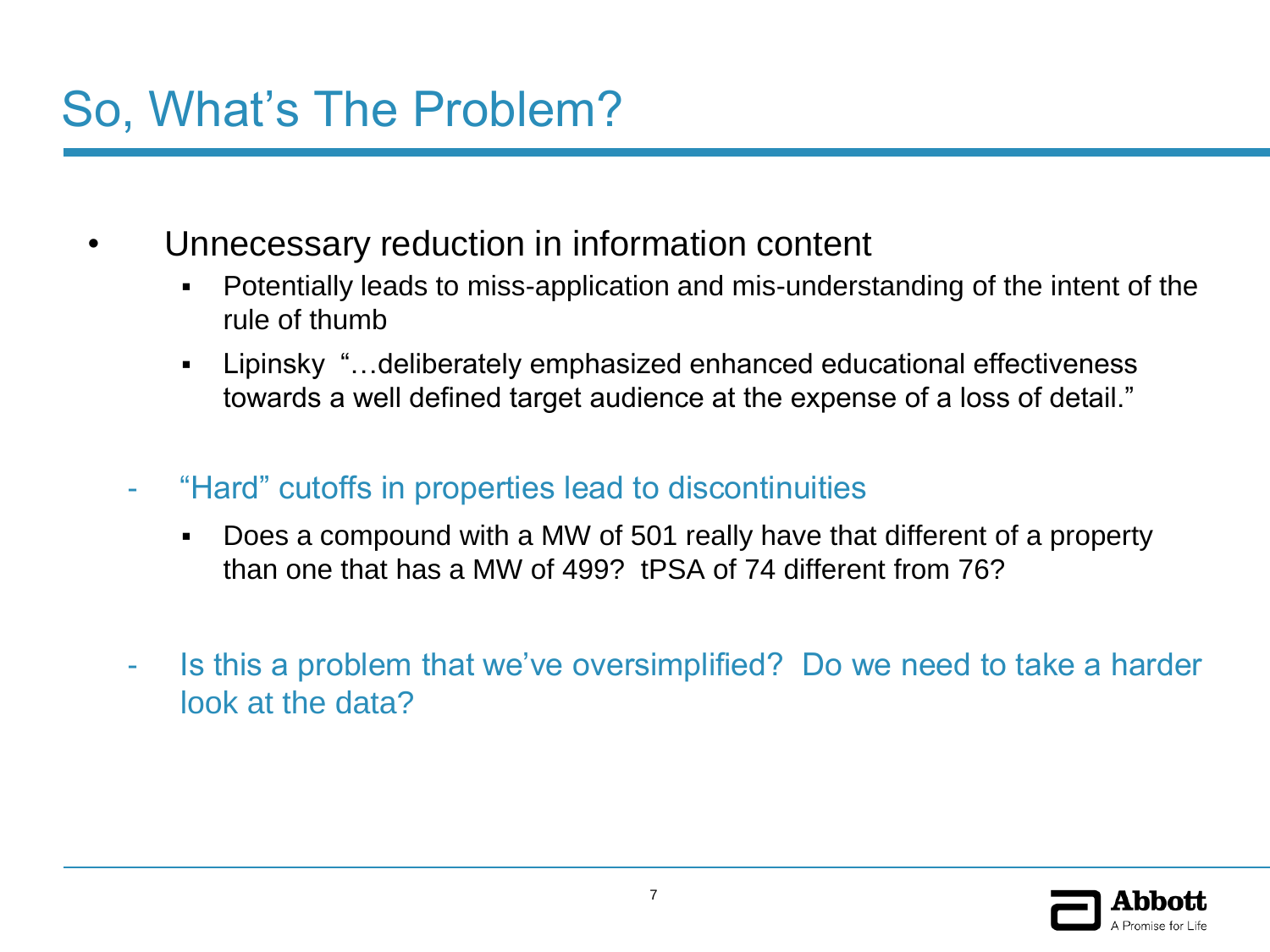# If Not Rules of Thumb, Then What?

- Ideally like to have visualization and ranking tools that:
	- Are easy to interpret and remember
	- Are generally applicable
	- **Information rich, heavily influenced by experimental results**
	- Don't suffer from artificial data discontinuities (arbitrary cut-offs)
	- Various ways to achieve goal:
		- Rules of Thumb
		- Hit to Lead tiering system
		- Aloha (Derek Debe)
		- PABOH visualization (this work)

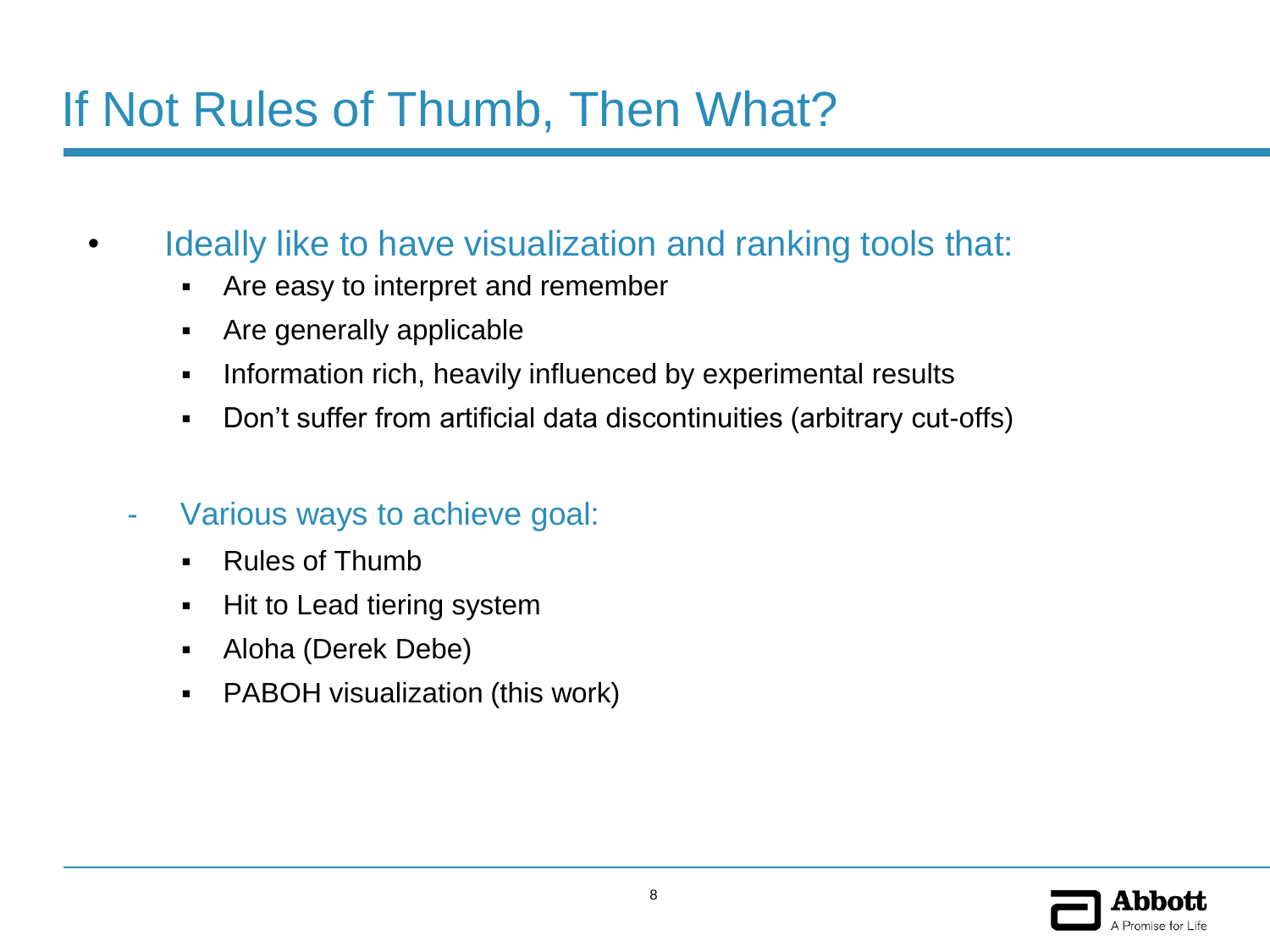#### What Do The Data Tell Us?

- What data do we have to examine whether or not these rules of thumb are useful?
- How well do the rules explain those data?
- Solubility: ~10,000 CLND data pts, pH 7.4
- PAMPA: ~6000 measurements
- HLM: ~5500 measurements
- CEREP data ~10000 data pts from 75 different targets

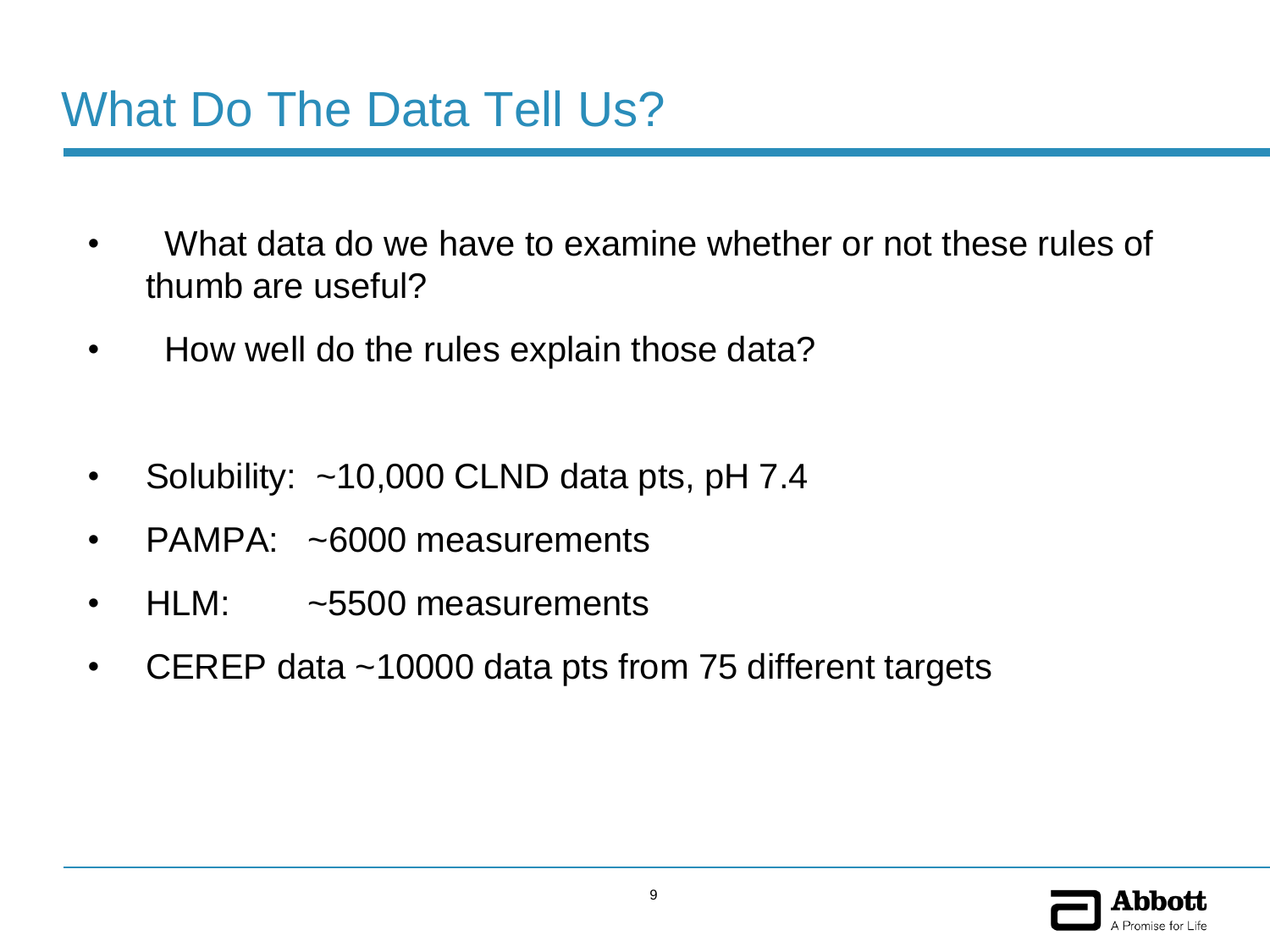- In the following plots, we illustrate the trends in our in-house data by plotting the probability of a positive result vs. two molecular properties
- The probability of positive result is defined as the ratio to good vs. bad results in each of the data bin. Each data bin required to have 5 or more measurements
- Plot smoothing was done same function often used in generating weather isobars

#### **PABOH: Polychromatic Amorphous Blobs of Hope**

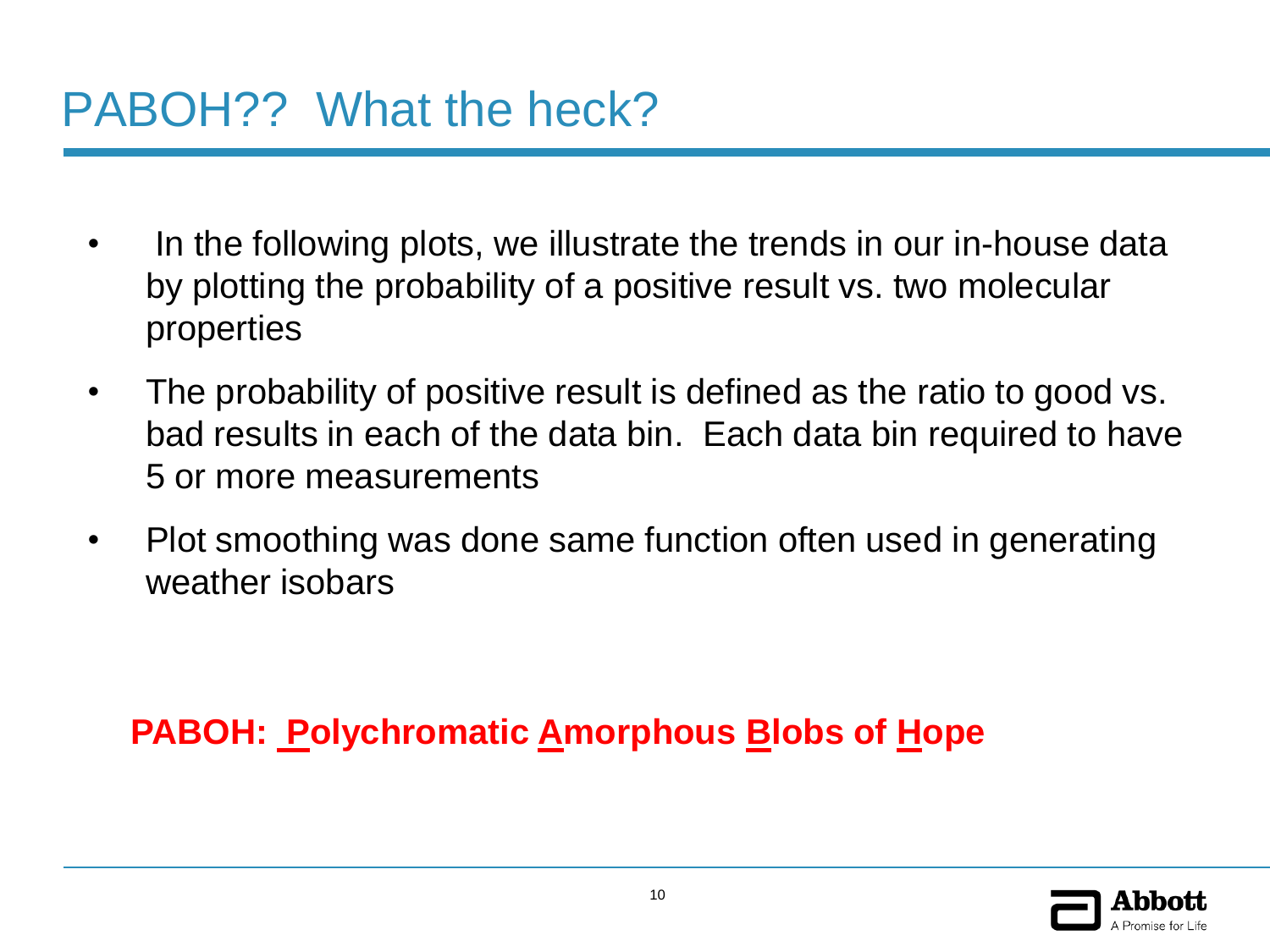# PABOH with PAMPA Data

- Probability of exhibiting PAMPA >  $2.5 \times 10^6$  cm/sec measurement
- MW vs. calculated logD
- Green is highest probability
- Abbott in-house data



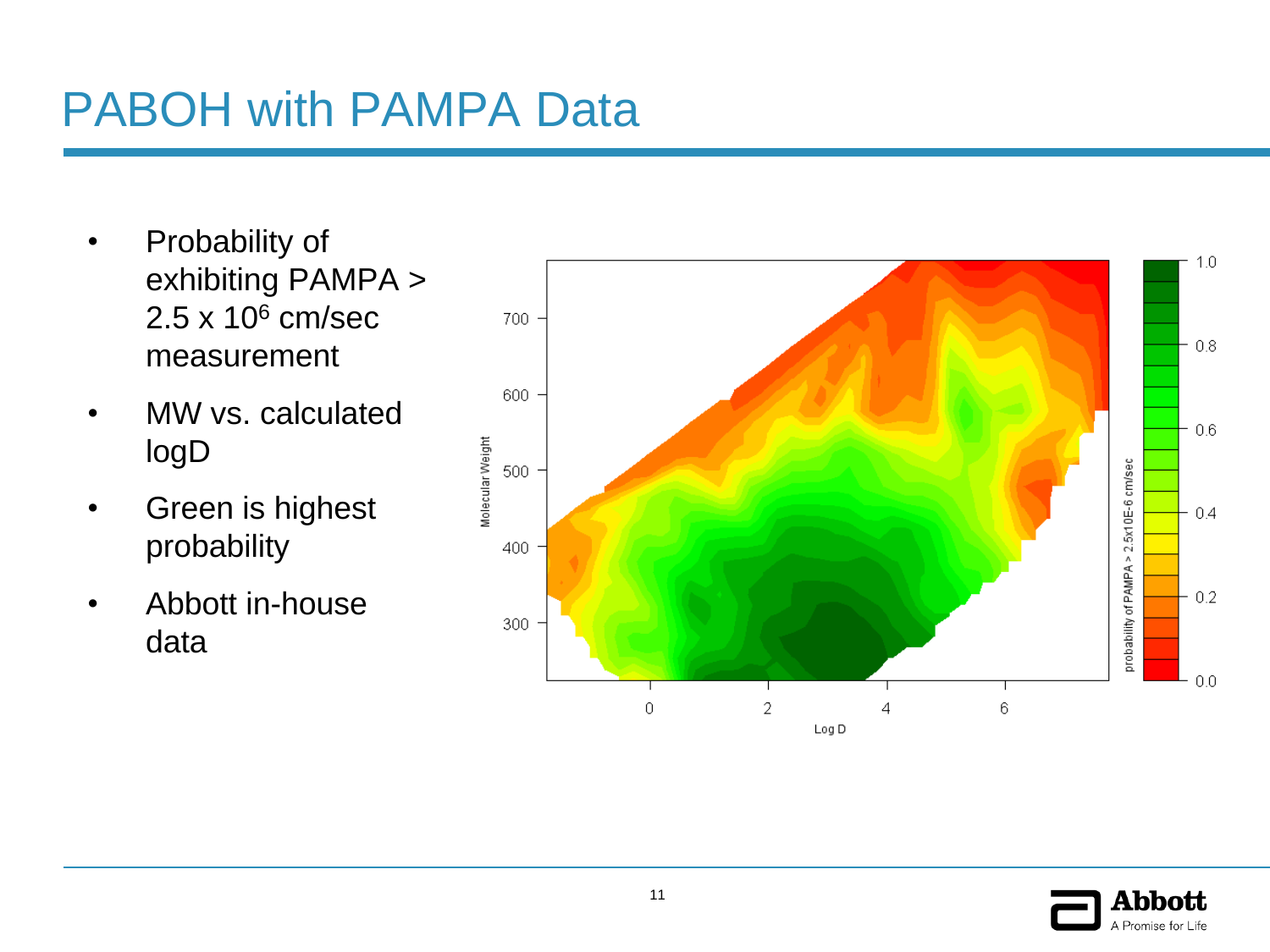#### PABOH with HLM Data

- MW vs. LogD
- Probability of 40% remaining in Human Liver Microsome tests from HT-ADME



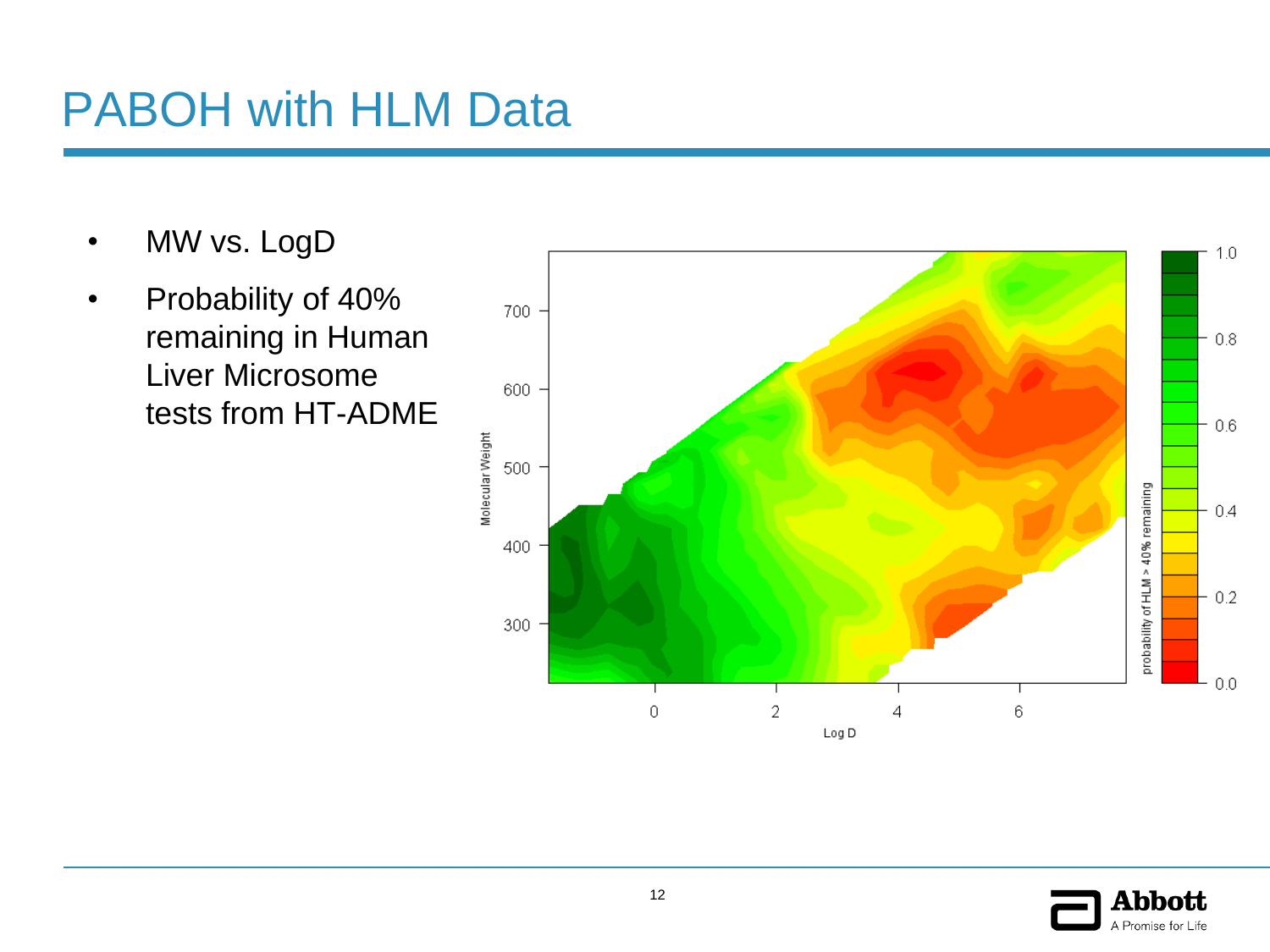# Combined HLM and PAMPA

- Since PABOH plots are probabilities of success, if they are calculated using similar axes, they can be combined
- This plot is simple sum of HLM and PAMPA PABOH plots
- Equivalent to "Golden Triangle" or RO5 property space



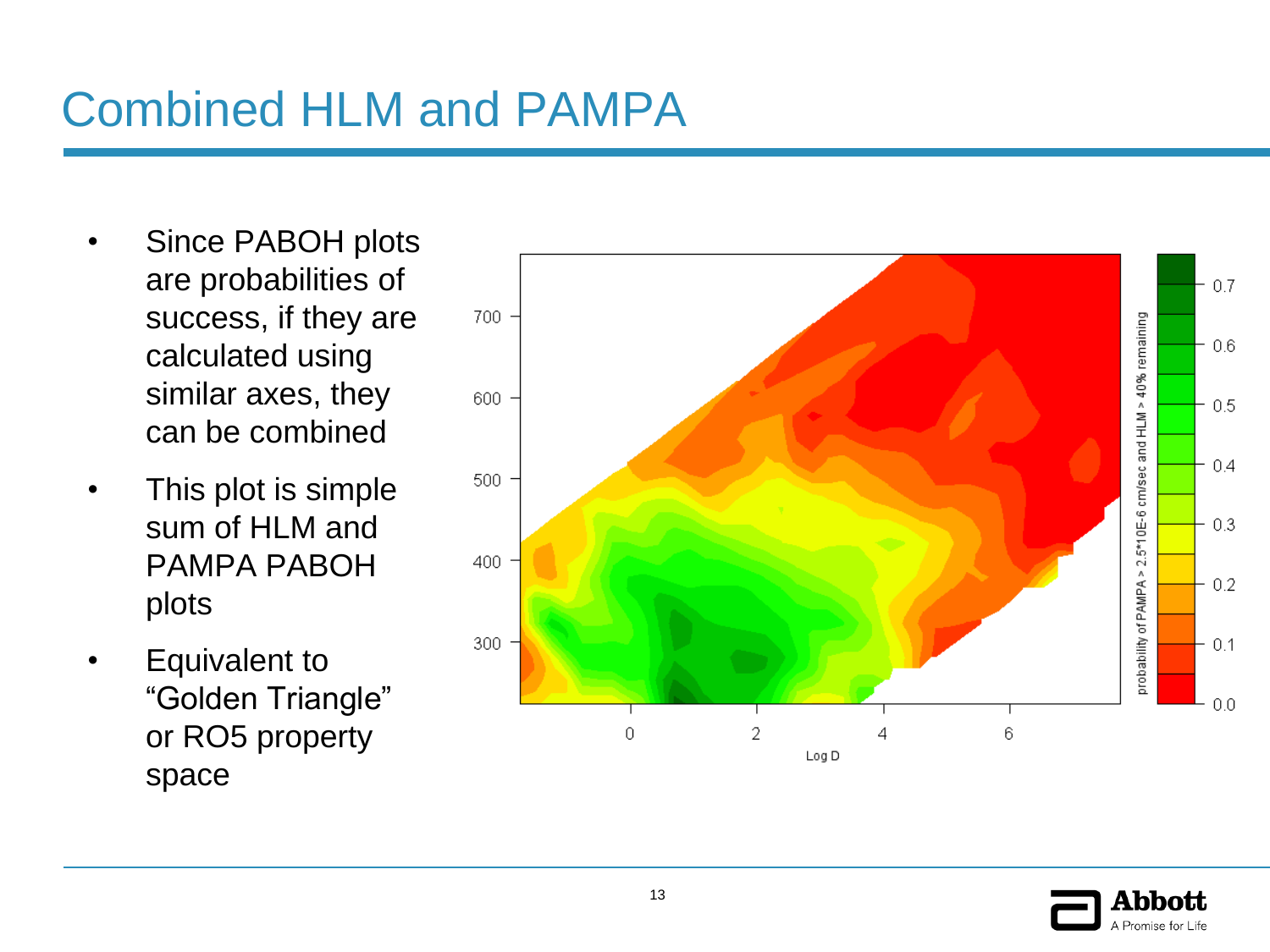# PABOH vs. Golden Triangle



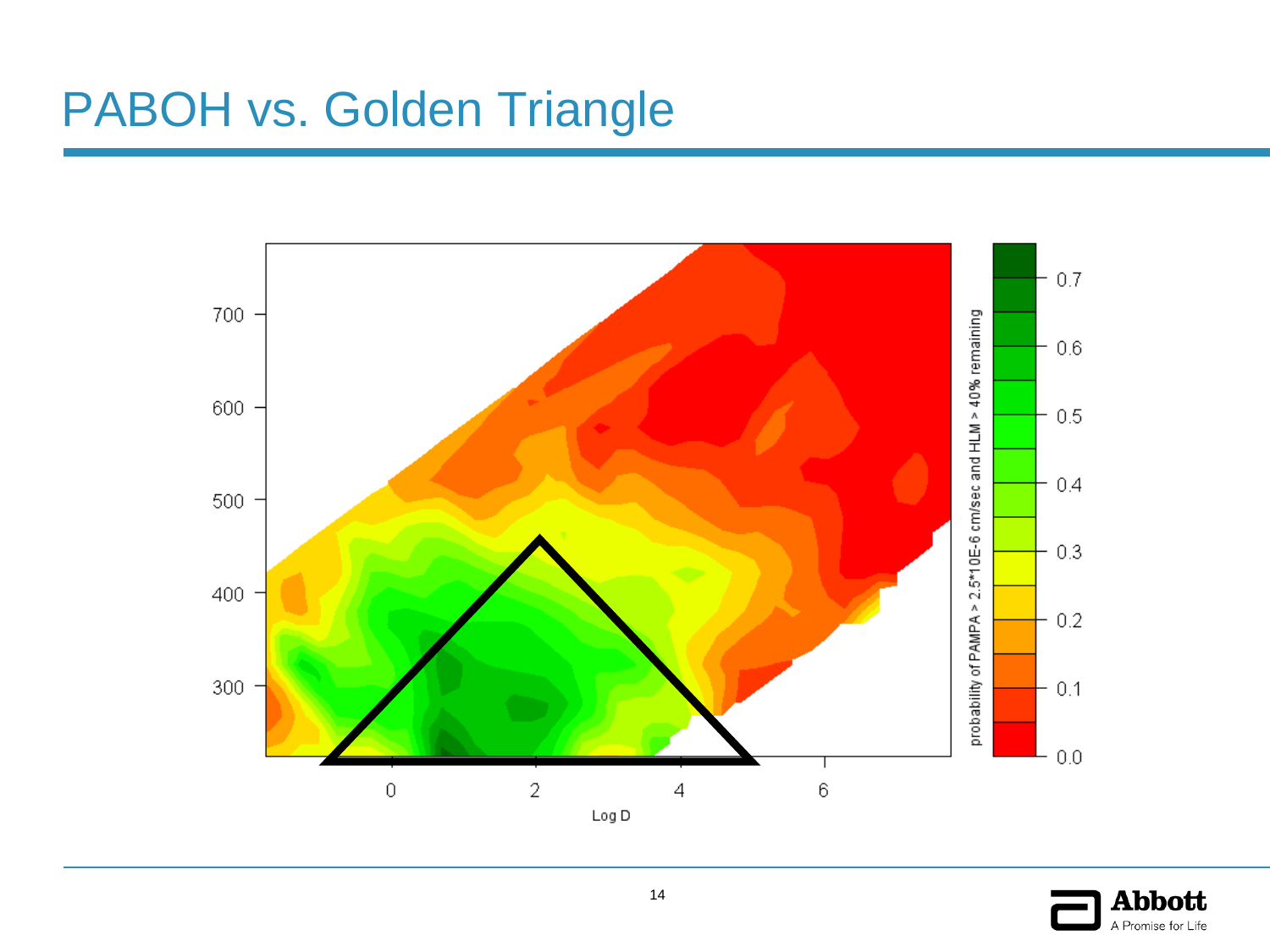# PABOH vs. RO5



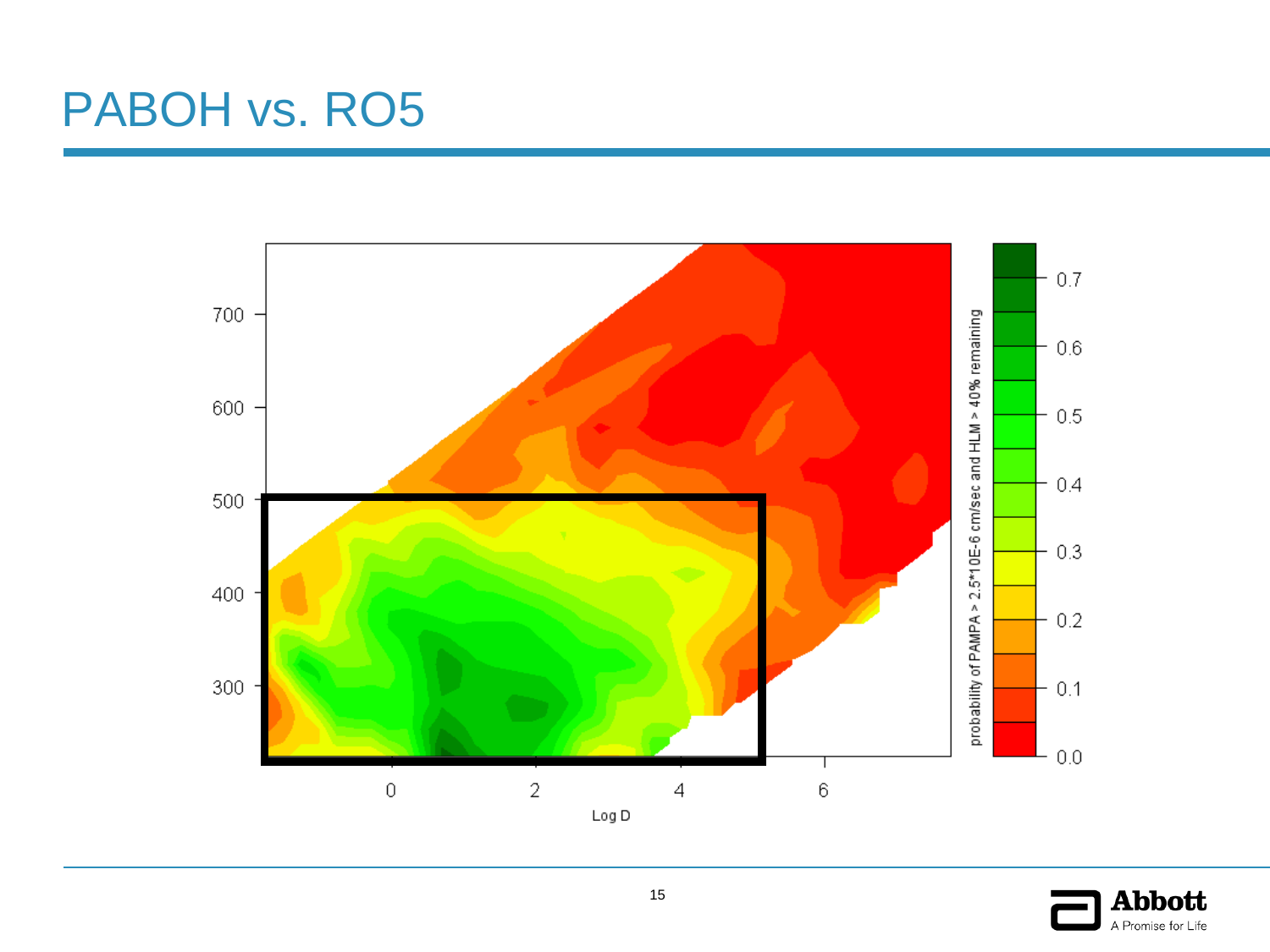#### Comparison of Combined HLM and PAMPA to Rat **DC**

• How well does PABOH for combined HLM and PAMPA data predict bioavailability?



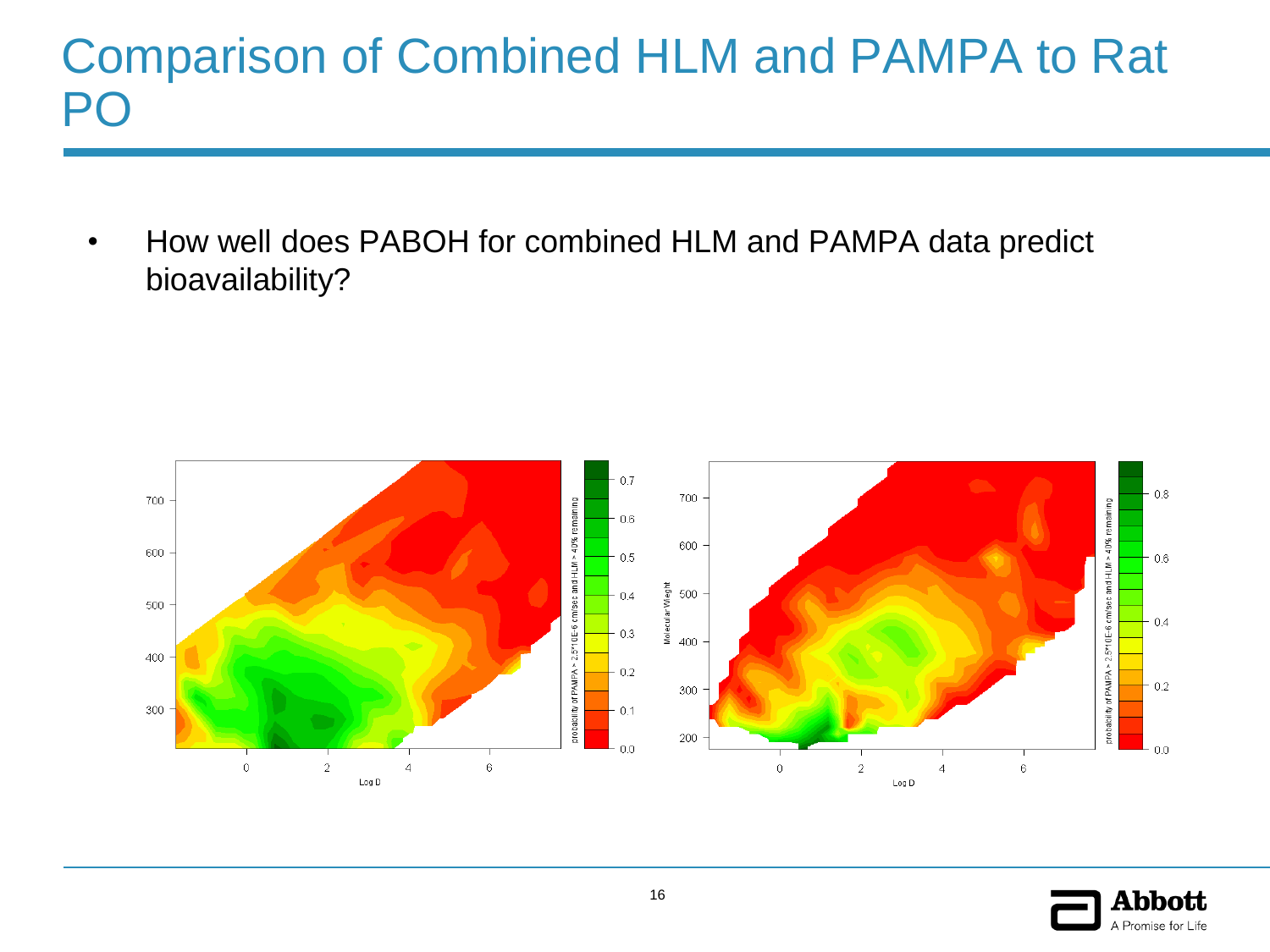#### PABOH Plots for Solubility



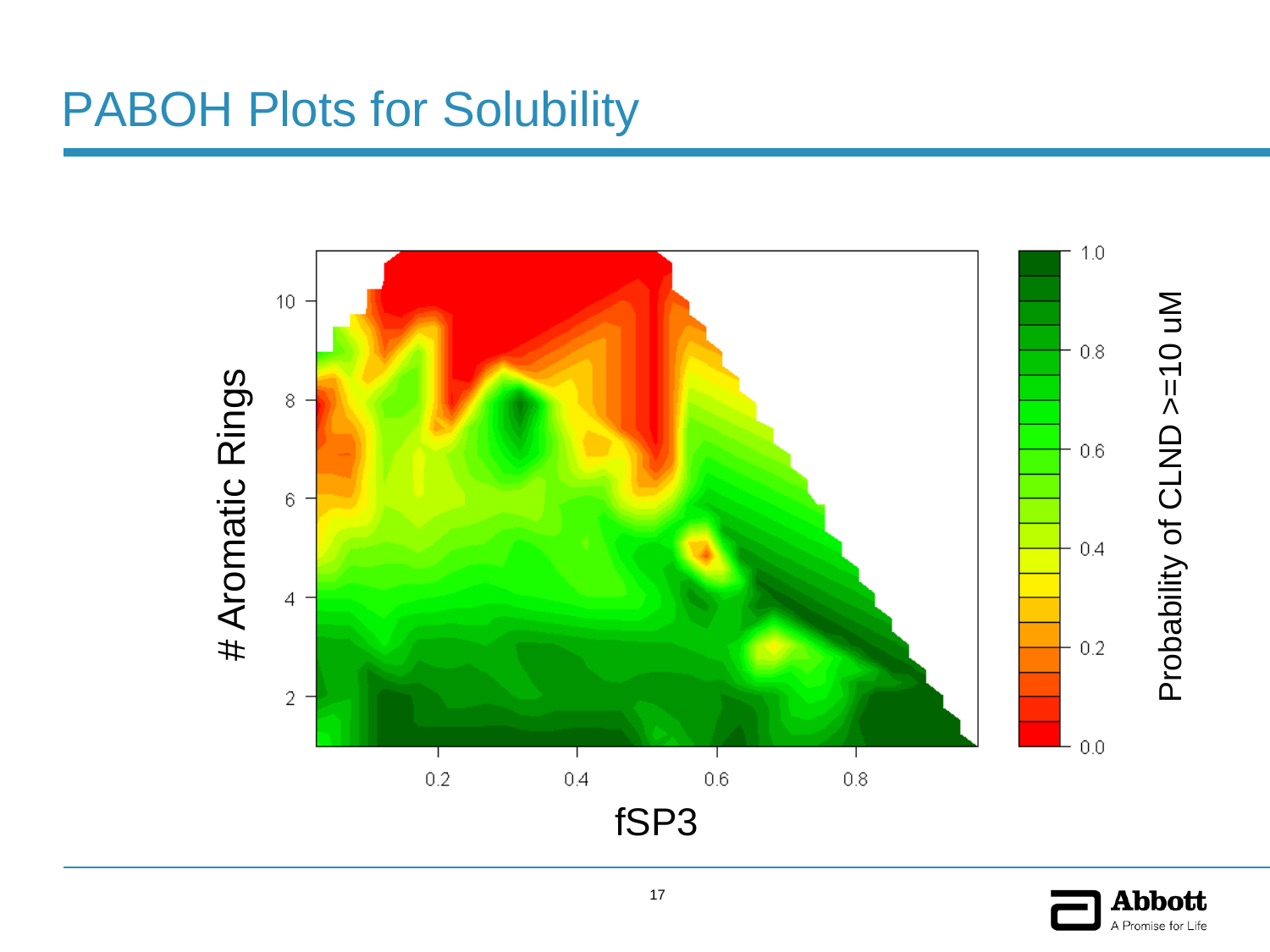#### PABOH Plots vs. nAR < 3, fSP3 > 0.4



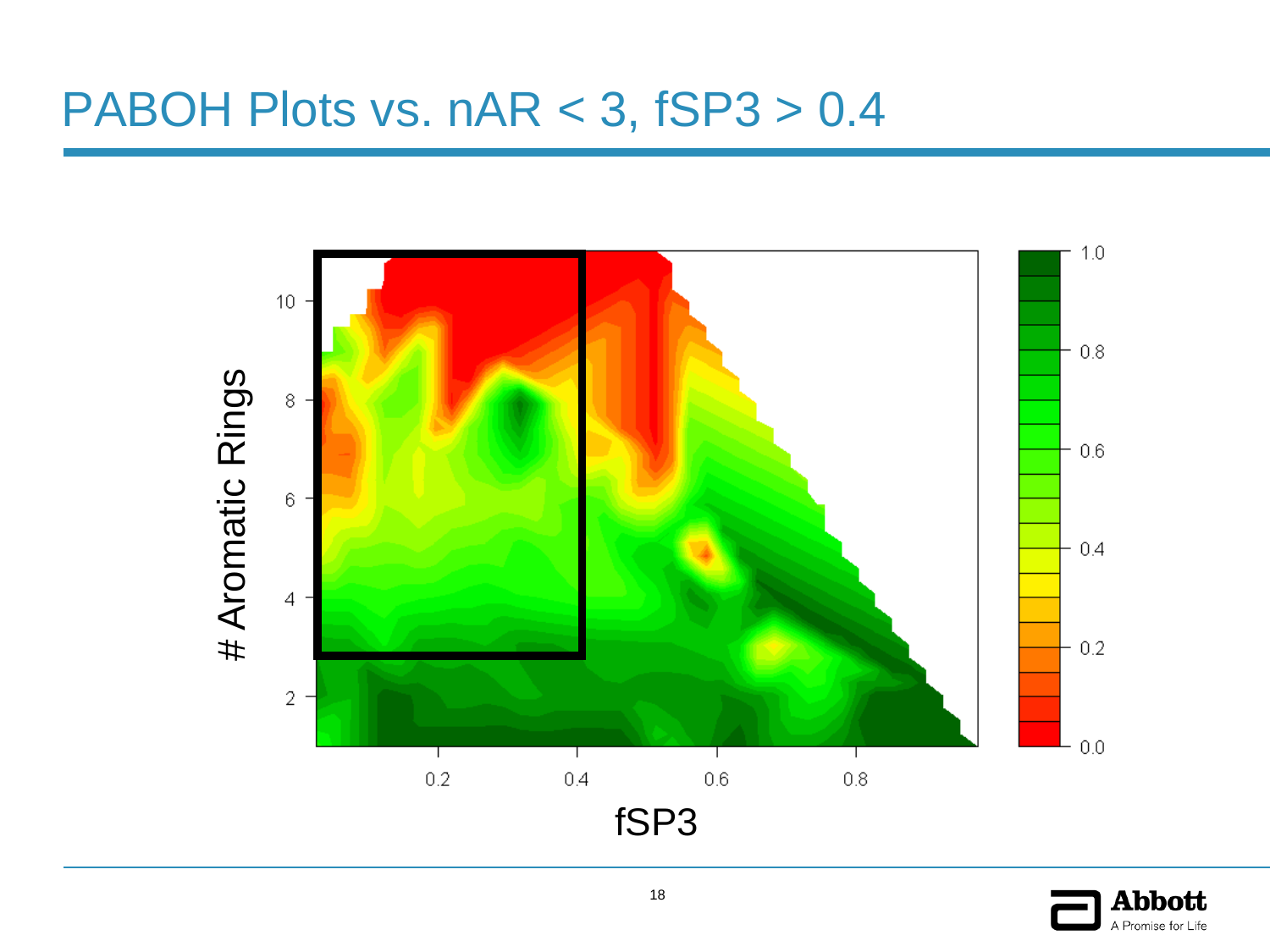# PABOH Toxicity/Promiscuity



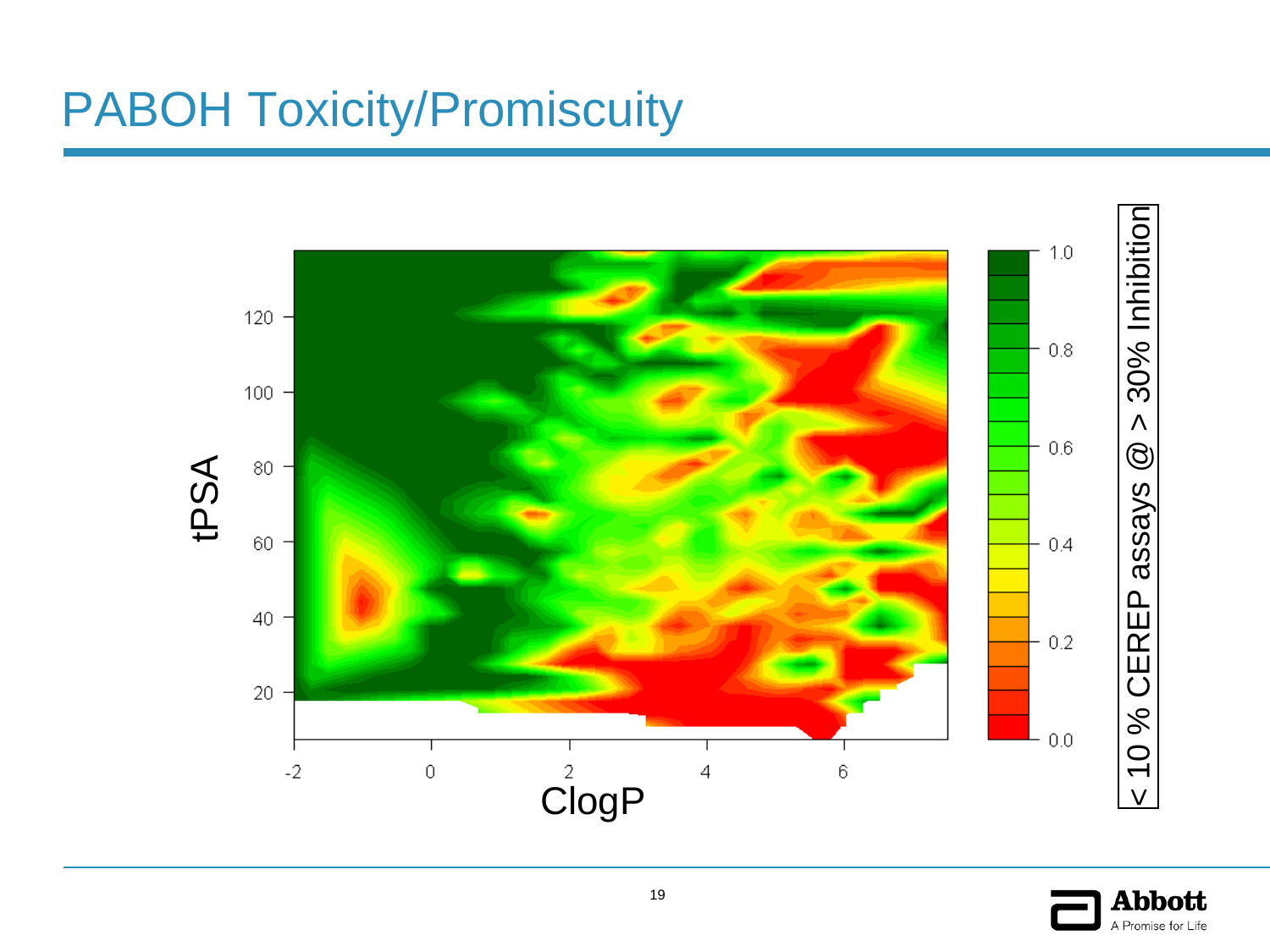#### PABOH vs. 3/75 rule



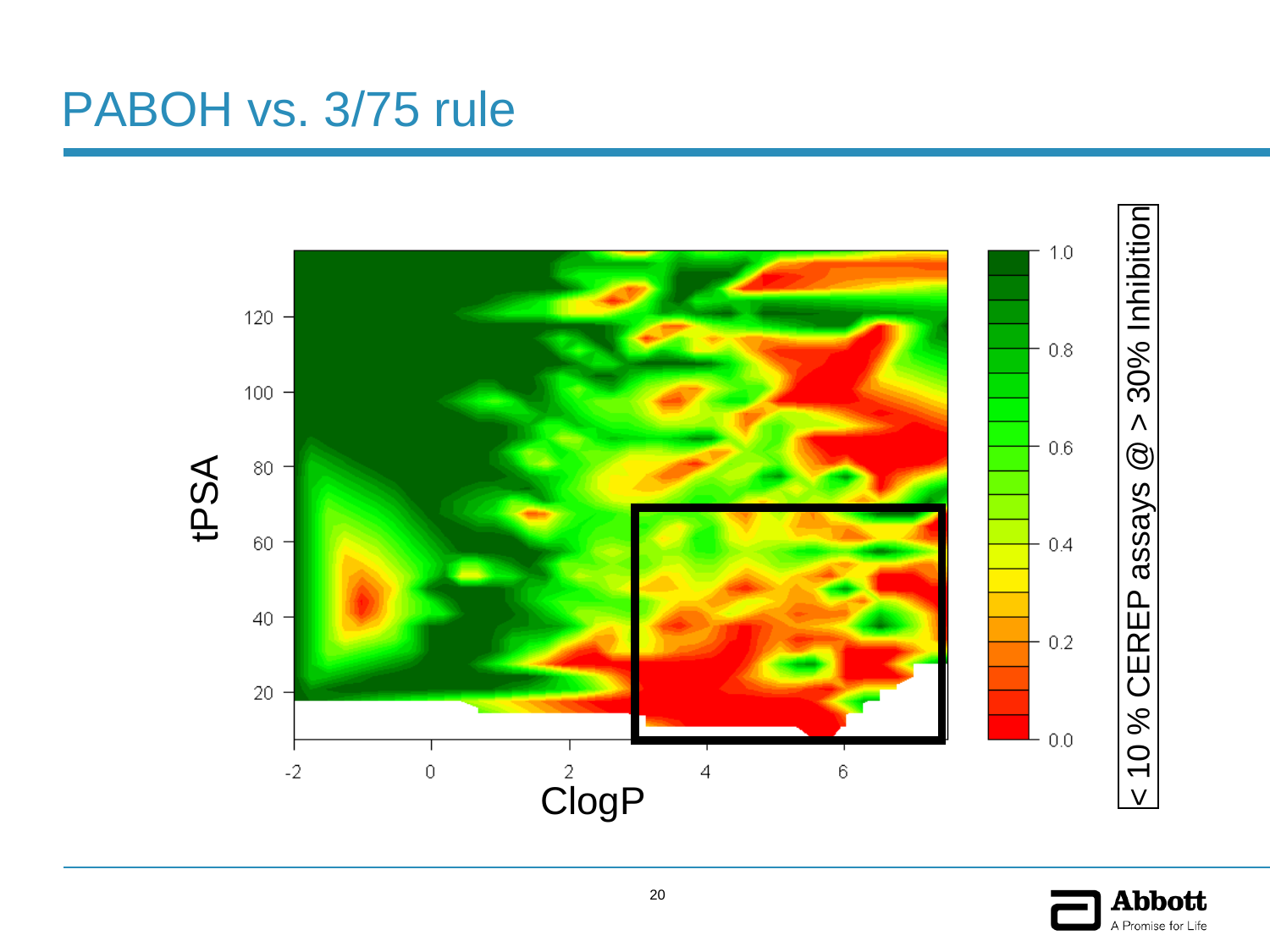# Orally Administered Drugs

- 117 orally available, marketed drugs
- Guess which two are Abbott Drugs?



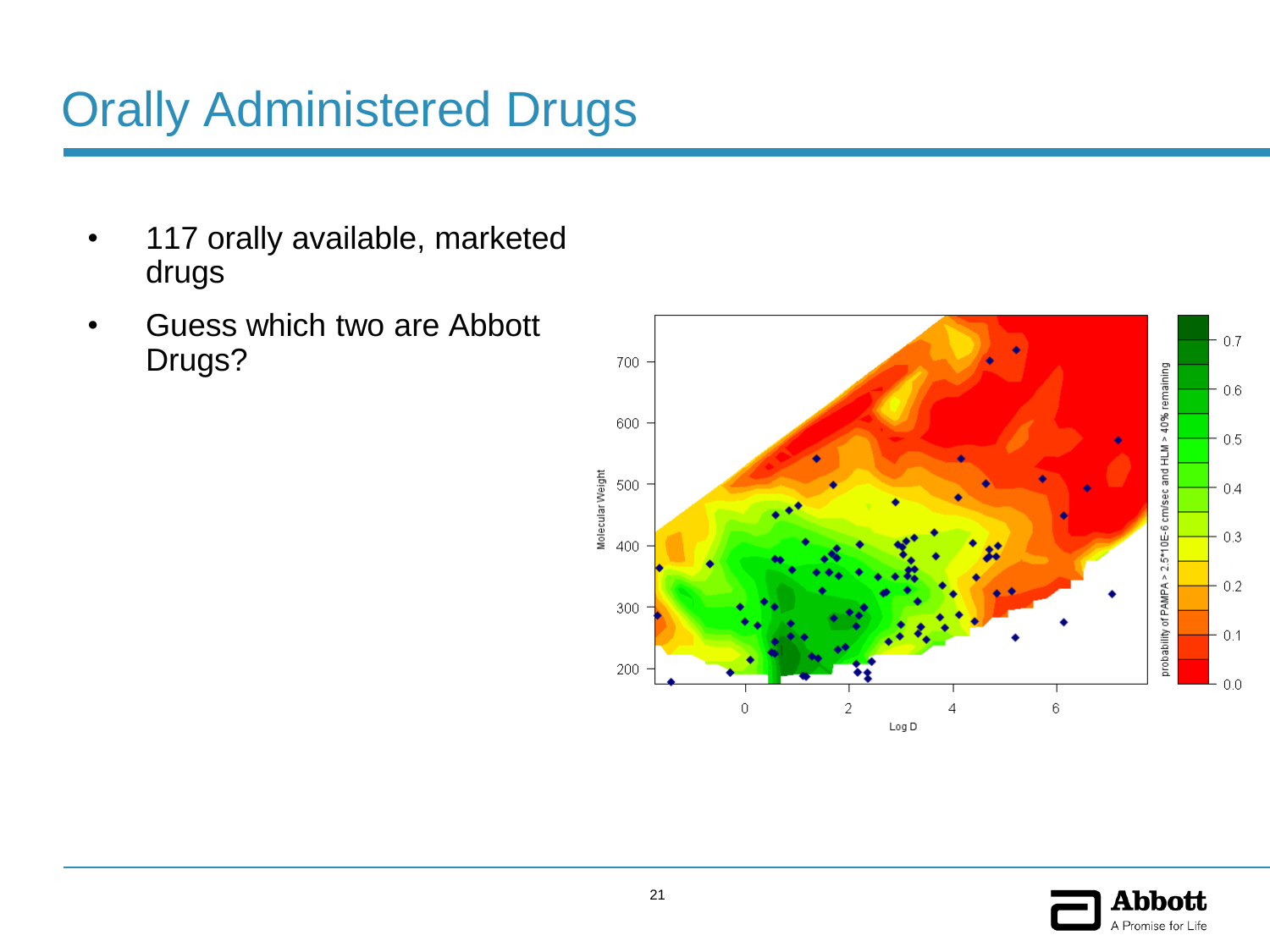# **Conclusions**

- Simple rules of thumb are of limited use in careful data analysis
	- Discontinuities in cutoffs
	- Innaccurate representation of data
- Large amounts of data are available in corporate collections to allow more detailed analyses
- Continuous functions that describe trends in data can be useful
- Probability space allows for combination of data from disparate sources